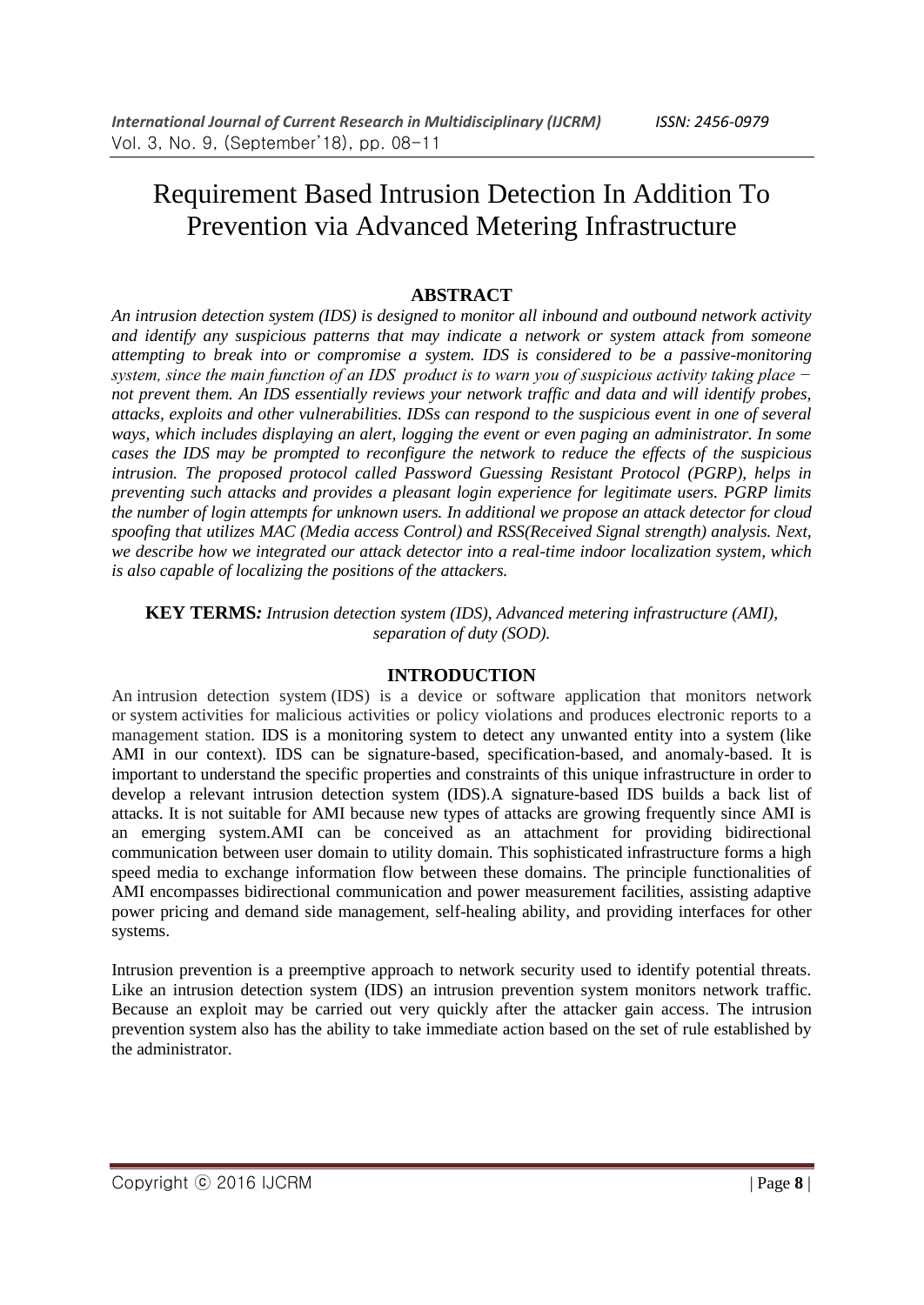

# **ARCHITECTURE DIAGRAM**

### **RSA ALGORITHM:**

RSA stand for Ron Rivest, Adi Shamir, and Leonard Adleman. It is used to encrypt and decrypt message. It is an asymmetric cryptographic algorithm .There are two different keys.Private key must be kept seceret. Public key is known to everyone.RSA algorithm used for securing sensitive data, particularly when being sent to over an insecure network such as internet. It assure the confidentiality, integrity, authenticity, and non-reputability of electronic communication and data storage.

#### **OPERATION:**

RSA make use of public key and private key. Public key is used to encrypt the message. The encrypted message can be decrypted by using only private key. Four steps involved in RSA Algorithm.

#### **KEY DISTRIBUTION**

To enable A to send his encrypted message, B transmit his public key (n,e)

#### **ENCRYPTION:**

Suppose B would like to send message M to A. First turn M into an integer m, such that  $0 < m < n$ and  $gcd(m,n=1)$ . This can be effectively done for 500 bit numbers using exponentiation. B then transmit c to A.

 $C= m<sup>e</sup>$  mod n

#### **DECRYPTION:**

A can recover m from c by using private key.

 $m=(m^e)^d$ =m mod n

Given m, we can recover the original message M by reversing the padding method.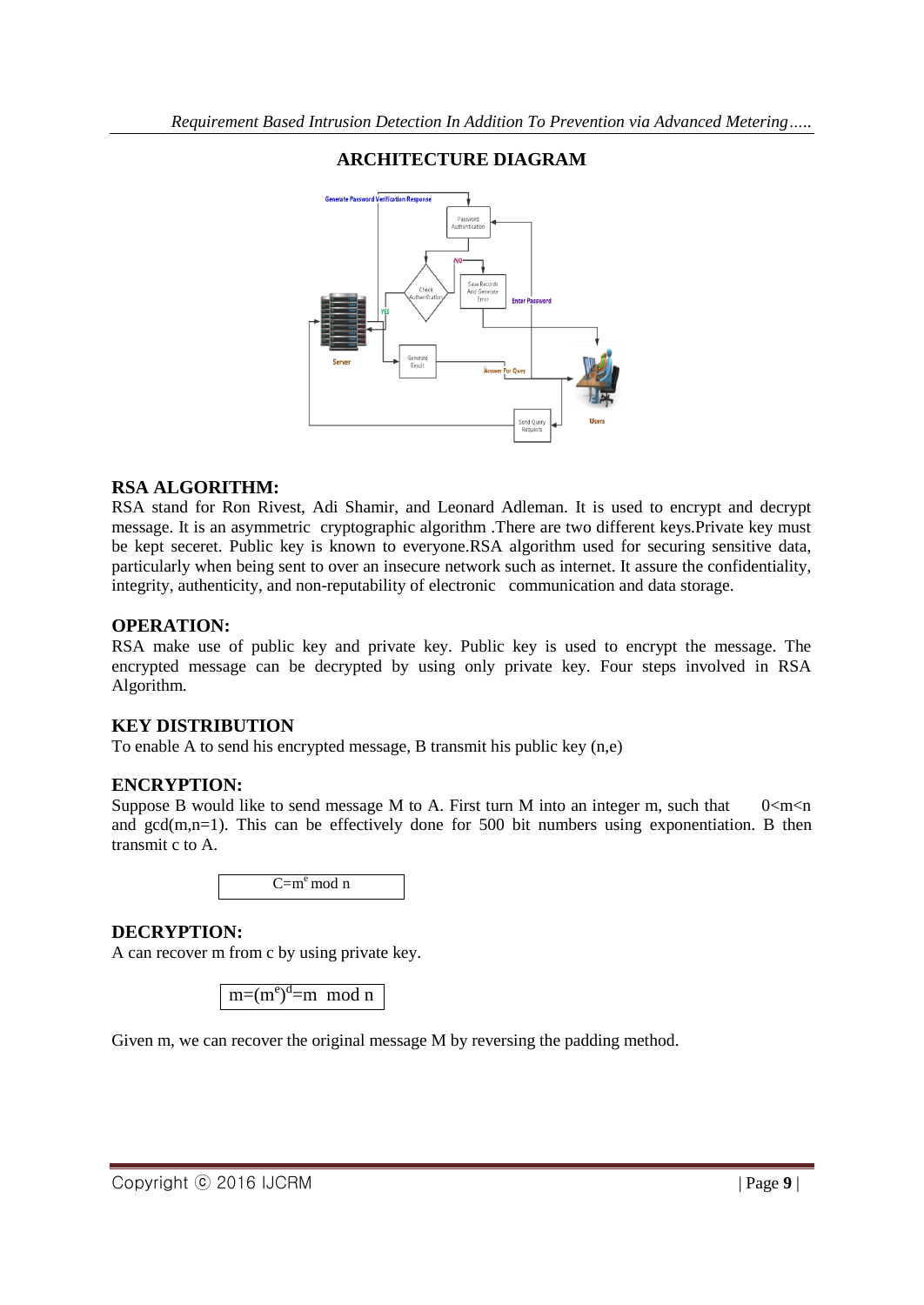## **DESCRIPTION**

## **A) INTRUSION DETECTION SYSTEM:**

It consists of two main elements, specially tailored to a DBMS, an anomaly detection (AD) system and anomaly response system. The first element is based on the construction of database access profiles of roles and users, and on the use of such profiles for the attacks. A user- request that does not conform to normal access profiles is characterized as anomalous. Profiles can record information of different level of details. After that we taking some action once an anomaly is detected.

## **B) SEPERATION OF DUTY:**

This module consists of duty separation, where the duty is separated to k-administrators. Our main goal is to detect the inside hackers who is having the DBA roles in an organization, so the separation of duty process is based on preventing those malicious activity held by inside hackers.

### **C) ANOMALY DETECTION:**

The main goal of our project is to detect anomaly to prevent database hacking. So in this module, we are going to establish the planning for finding those anomaly exactly using separation of duty.

## **D) DATABASE QUERY:**

In this module, we are going to create a search engine for accessing database. If a user want to access the database, they should give their query in this search engine. This search engine is made for secure access of database. For accessing database, the user has to give query as the format of SQL query. After giving query, the user has to redirect to the respective database which they want to access. The user has to provide database password for accessing. If the user don't have password, then they will be redirected to password generation process.

## **E) DATABASE AUTHENTICATION:**

After giving query, the user has to give password for accessing those databases. This module is developed mainly for preventing insider intruder.

## **F) POLICY MATCHING:**

Policy matching is the problem of searching for policies applicable to an anomalous request. When an anomaly is detected, the response system must search through the policy database and find policies that match the anomaly. We present two efficient algorithms that take as input the anomalous request details, and search through the policy database to find the matching policies. The issues that we address is that of administrator of response policies. Privileges, such as create policy and drop policy that are specific to a policy object type can be defined to administer policies. However a response policy object presents a different set of challenges than other database object types.

## **G) POLICY ADMINISTRATOR:**

In this we are going to use administrator model as the joint Threshold Administration Model (JTAM) for managing response policy objects. The advantage of JTAM are it requires no changes to the existing acces control mechanisms of a database for achieving seperation of duty. It also allows an organization to utilize existing man power resources to address the problem of insider threats since it no longer required to employ additional users as policy administrators.

#### **H) SECURITY ATTRIBUTES:**

The authentication is performed based on the security attributes. The security attributes is in the form of question pattern. The first set of question pattern having basic type of questions like user personal information, and system personal information.